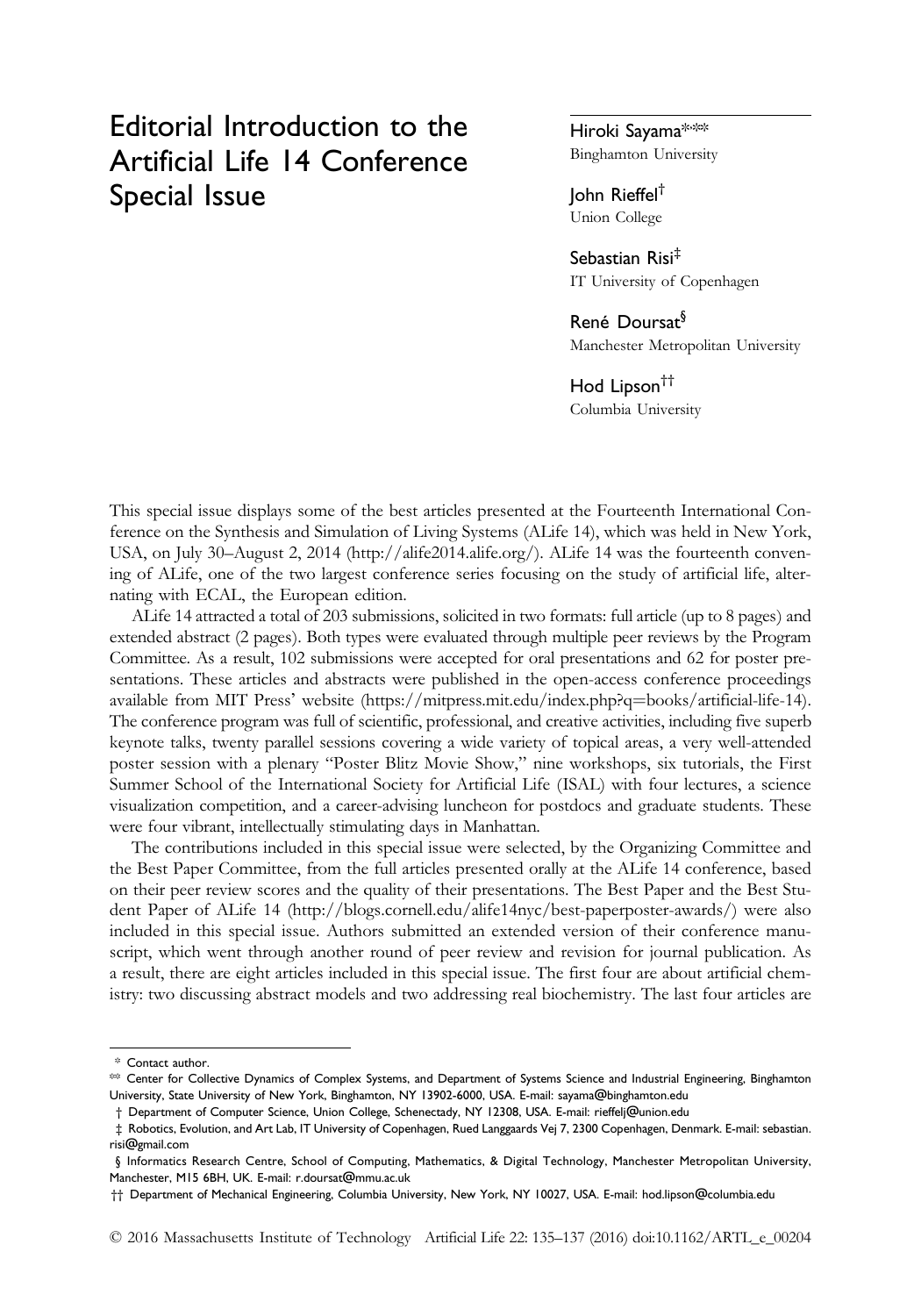about evolution, two of them also covering morphological adaptation and computing. Their contents are summarized below.

The first article, "Complex Autocatalysis in Simple Chemistries," received the Best Paper award at ALife 14. In this article, Virgo, Ikegami, and McGregor present simple mass-action-kinetics-based artificial chemistry models and demonstrate that, even in a thermodynamically reversible chemical reaction network, complex autocatalytic cycles can emerge when certain direct reactions are prohibited. Complex nonlinear dynamics, such as bistability, arising in their simple models may offer new insight into the origins of life.

In "Exploring the Space of Viable Configurations in a Model of Metabolism-Boundary Co-construction," Agmon, Gates, Churavy, and Beer propose a spatial artificial chemistry model in which autopoietic interaction between boundary formation and metabolic reactions inside it allows stable cellular structures to emerge. They systematically examine the robustness and variability of these cellular structures by subjecting them to global or local perturbations, revealing a transition network of viable configurations.

In "Computational Design of a Circular RNA with Prionlike Behavior," Badelt, Flamm, and Hofacker present a novel theoretical chemistry method to computationally design RNA molecules that have desired properties (energy landscapes), using their software tool called the Vienna RNA package. They demonstrate the effectiveness of the proposed method by using it to design self-replicating RNA molecules that show conformational self-replication, just like the self-replication of prions.

In "Compartmentalization of an all-E. coli Cell-Free Expression System for the Construction of a Minimal Cell," Caschera and Noireaux present an experimental study on the effects of compartmentalization of their cell-free transcription-translation system extracted from E. coli. They show that, when encapsulated in cell-sized lipid vesicles, this system exhibits large fluctuations in gene expression levels, possibly due to heterogeneity in DNA template encapsulation.

The next article, "An Informational Study of the Evolution of Codes and of Emerging Concepts in Populations of Agents," was the recipient of the Best Student Paper award at ALife 14. In this article, Burgos and Polani study an agent population model in which no shared code is initially available for agents' communication and the sources of information are not distinguishable to each agent. Using evolutionary optimization, they demonstrate that a universal code can emerge if the population is well mixed, while multiple distinct codes may result in spatially structured populations. Moreover, "blind" agents can develop concepts about the environment using information coming from other agents.

In "A General Statistical Method for Identifying Adaptations by Parameterizing Trait Space," Blount proposes a formal method to detect adaptation by mapping the traits of evolving organisms to a 3D metric space that consists of variation, heritability, and differential fitness. This method does not require a priori specification of what kind of function or purpose the adaptation possesses. As a proof of concept, the calculation of differential fitness is demonstrated through the application of the proposed method to Packard's Bugs system.

In "Population and Evolutionary Dynamics based on Predator-Prey Relationships in a 3D Physical Simulation," Ito, Pilat, Suzuki, and Arita present a virtual ecosystem of 3D morphological creatures like Sims' blockies, where both ecological and evolutionary dynamics develop simultaneously and spontaneously via coevolution of predator and prey populations. Computer simulations show the emergence of short-term (ecological) and long-term (evolutionary) dynamics occurring in two different regimes of time scales, as well as their mutual interactions.

Finally, in "Active Shape Discrimination with Compliant Bodies as Reservoir Computers," Johnson, Philippides, and Husbands propose to use a randomly generated mass-spring-damper (MSD) network embedded in an agent's body as a "morphogenetic computation" device, which is a physical counterpart of neural-network-based reservoir computing. They demonstrate, through evolutionary search, that such an MSD network can be used successfully as a reservoir computer to control the agent when catching objects of a certain shape while avoiding others.

We thank all the authors of the above articles for their excellent contributions, which nicely illustrate the current state of the art of artificial life. We would also like to thank the following people